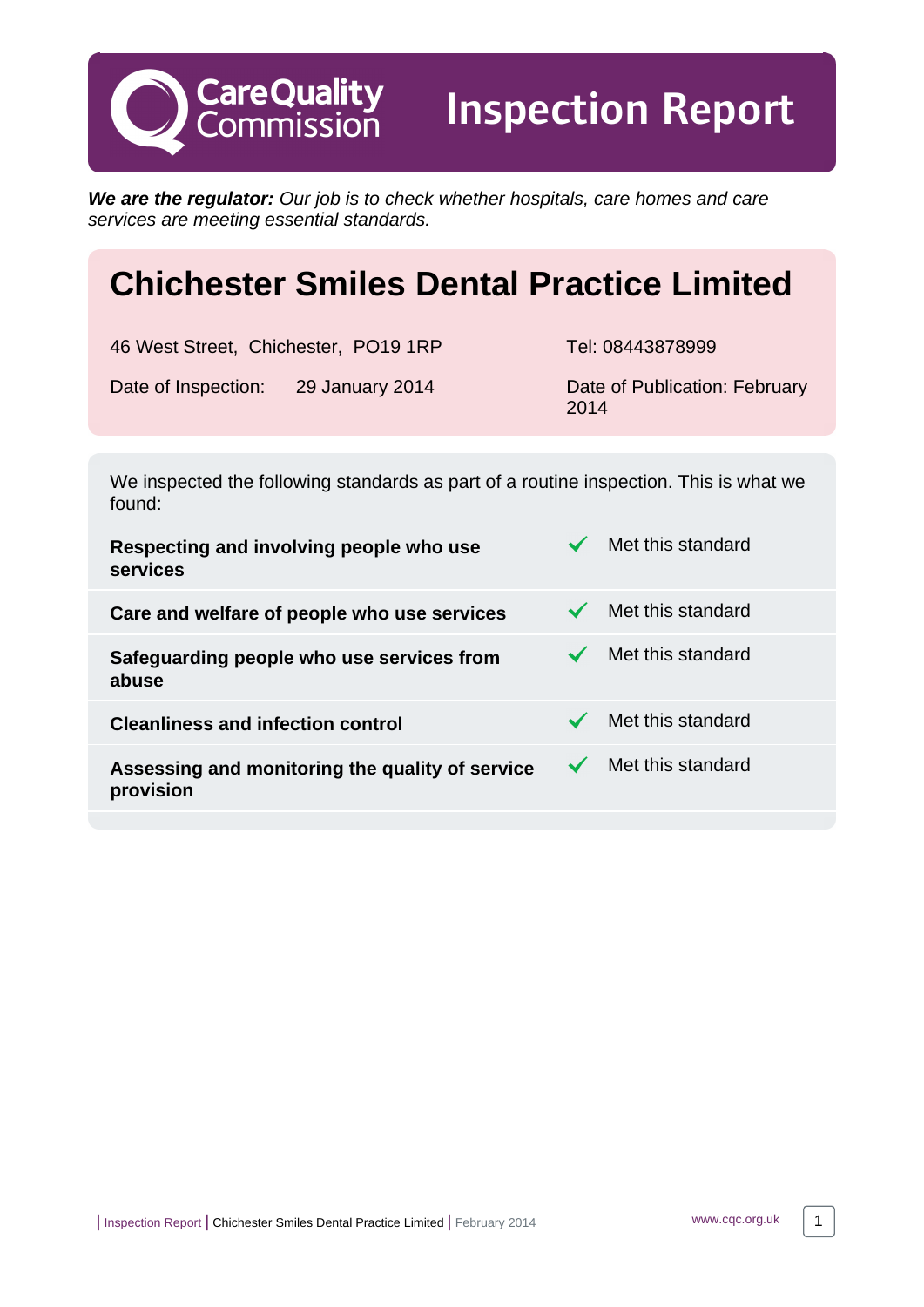# **Details about this location**

| <b>Registered Provider</b> | <b>Chichester Smiles Dental Practice</b>                                                             |  |
|----------------------------|------------------------------------------------------------------------------------------------------|--|
| <b>Registered Manager</b>  | Mrs. Caroline Adair                                                                                  |  |
| Overview of the<br>service | <b>Chichester Smiles Dental Practice provides NHS and private</b><br>dental treatments for patients. |  |
| Type of service            | Dental service                                                                                       |  |
| Regulated activities       | Diagnostic and screening procedures                                                                  |  |
|                            | Surgical procedures                                                                                  |  |
|                            | Treatment of disease, disorder or injury                                                             |  |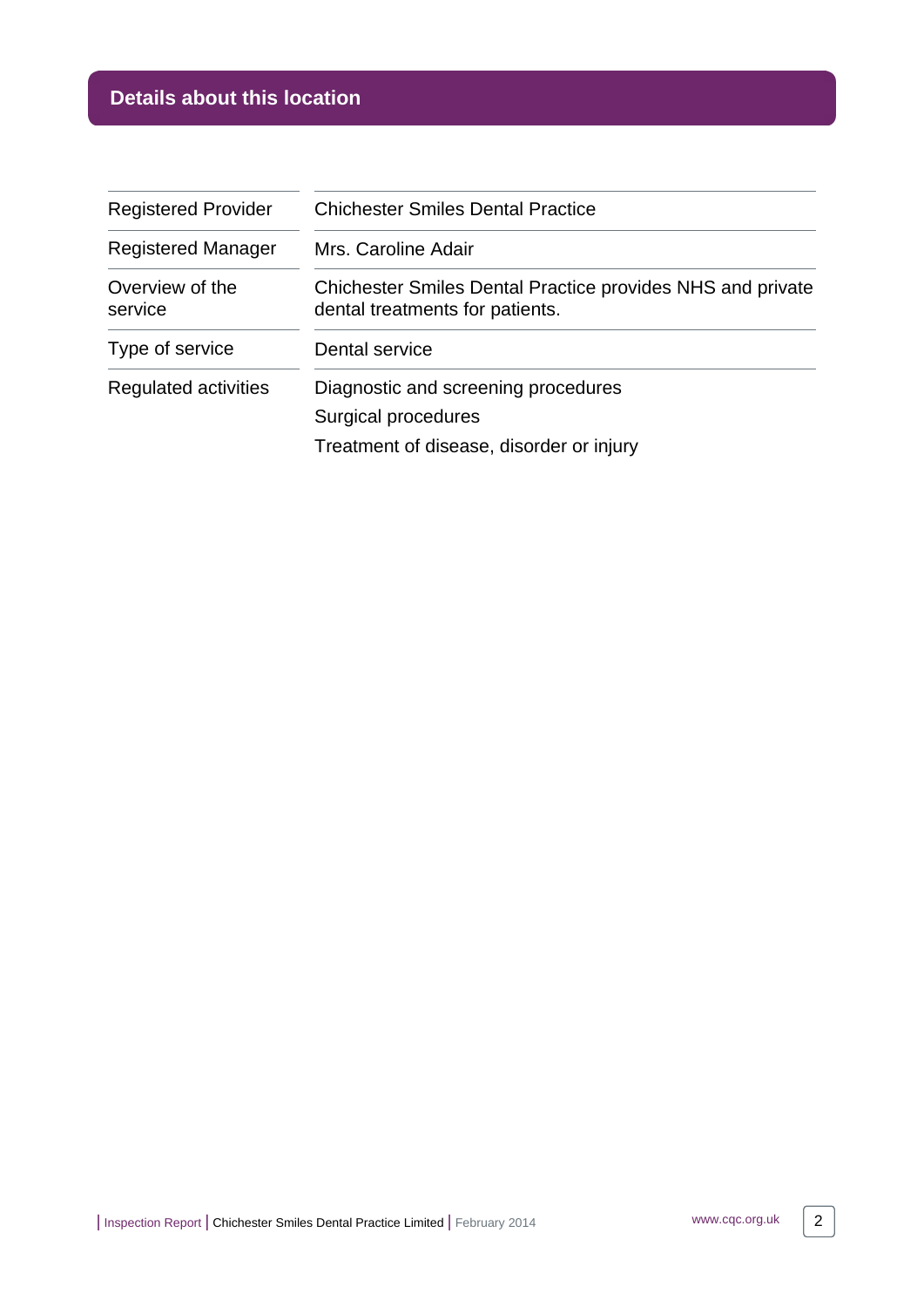When you read this report, you may find it useful to read the sections towards the back called 'About CQC inspections' and 'How we define our judgements'.

|                                                           | Page |
|-----------------------------------------------------------|------|
| <b>Summary of this inspection:</b>                        |      |
| Why we carried out this inspection                        | 4    |
| How we carried out this inspection                        | 4    |
| What people told us and what we found                     | 4    |
| More information about the provider                       | 4    |
| Our judgements for each standard inspected:               |      |
| Respecting and involving people who use services          | 6    |
| Care and welfare of people who use services               | 8    |
| Safeguarding people who use services from abuse           | 9    |
| Cleanliness and infection control                         | 10   |
| Assessing and monitoring the quality of service provision | 12   |
| <b>About CQC Inspections</b>                              | 14   |
| How we define our judgements                              | 15   |
| Glossary of terms we use in this report                   | 17   |
| <b>Contact us</b>                                         | 19   |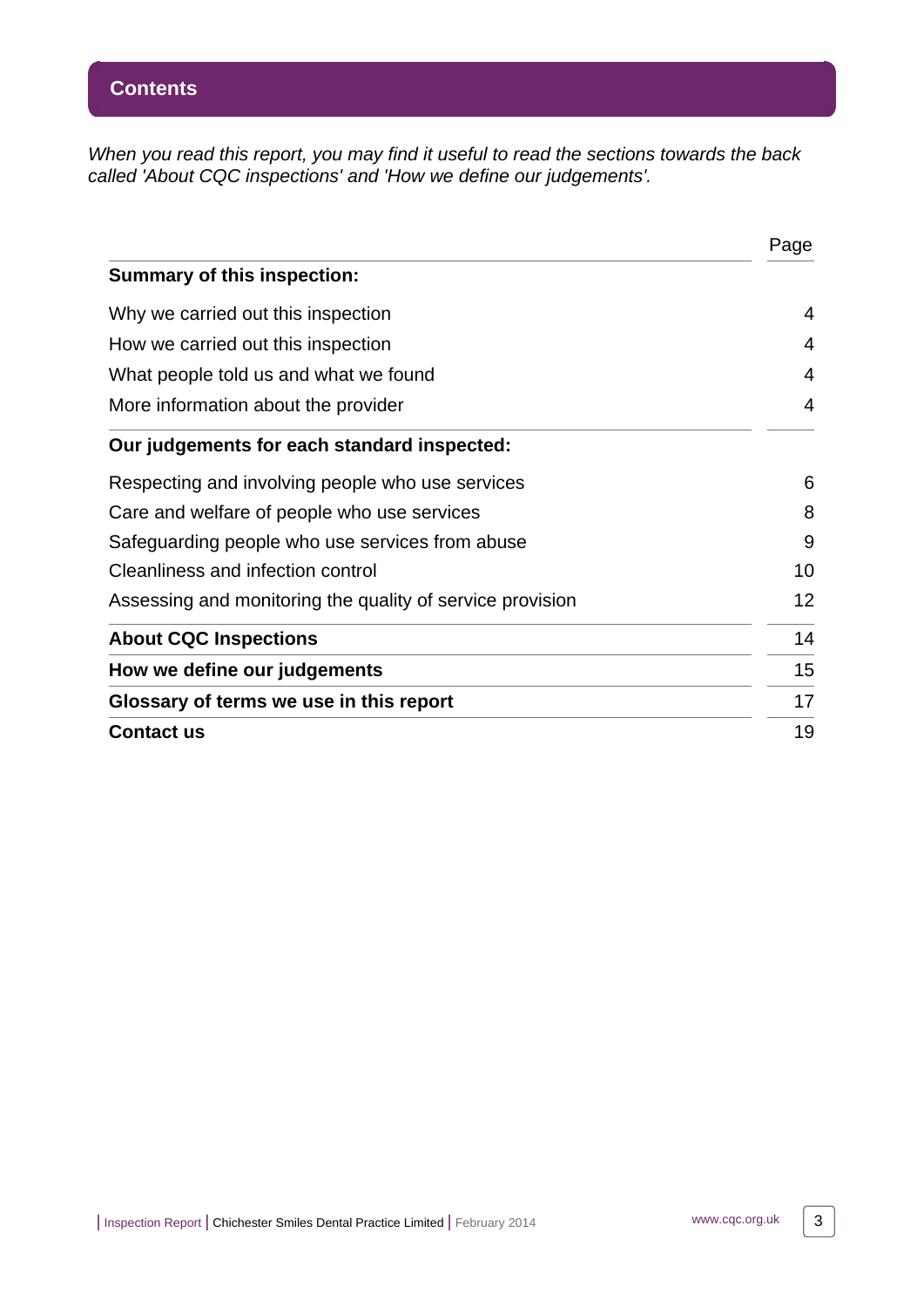#### <span id="page-3-0"></span>**Why we carried out this inspection**

This was a routine inspection to check that essential standards of quality and safety referred to on the front page were being met. We sometimes describe this as a scheduled inspection.

This was an announced inspection.

#### <span id="page-3-1"></span>**How we carried out this inspection**

We looked at the personal care or treatment records of people who use the service, carried out a visit on 29 January 2014, observed how people were being cared for and talked with people who use the service. We talked with staff and reviewed information given to us by the provider.

#### <span id="page-3-2"></span>**What people told us and what we found**

We spoke with six patients over the telephone following our inspection visit. All of the patients we spoke with were complimentary about the care that they received at Chichester Smiles Dental Practice. Patients told us that they were involved in decisions that were made about their care. They said that they understood the choices available to them because the dentist at the practice took time to explain treatments to them.

One patient said, "I've had excellent service there. I am a National Health patient and have been with the same dentist for over ten years". Another patient said, "I have had outstanding treatment".

We found that the practice provided clear information for patients to make informed choices about their care. We found that the practice had clear procedures to ensure that patient's safety and welfare were protected.

We found that the practice took infection control seriously. We also found that staff had been trained to identify signs of abuse and understood the procedures to follow where they suspected abuse may have occurred.

We found that the practice had procedures in place to monitor and ensure that the quality of the service that patients were receiving was of a good standard.

You can see our judgements on the front page of this report.

#### <span id="page-3-3"></span>**More information about the provider**

Please see our website www.cqc.org.uk for more information, including our most recent judgements against the essential standards. You can contact us using the telephone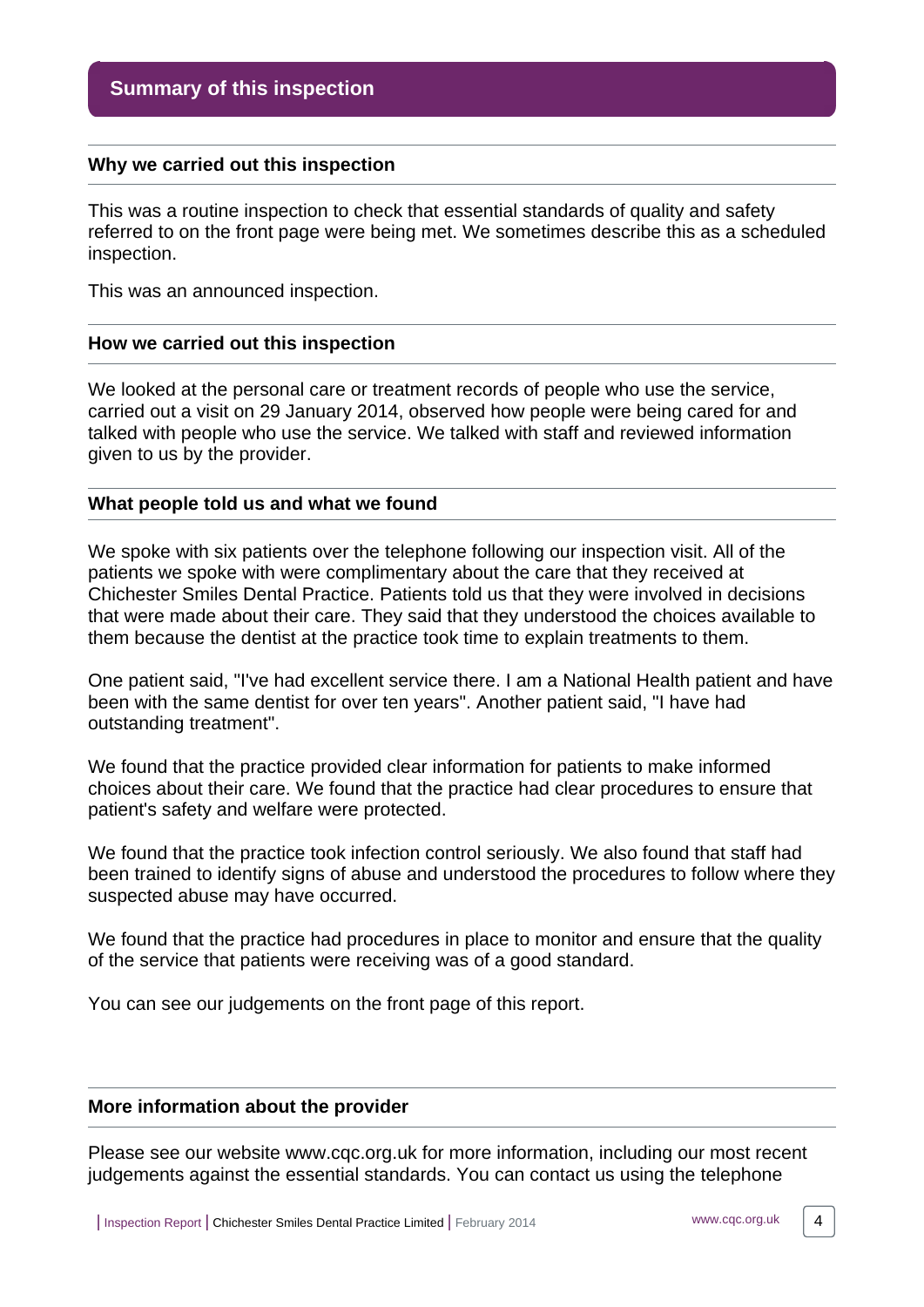number on the back of the report if you have additional questions.

There is a glossary at the back of this report which has definitions for words and phrases we use in the report.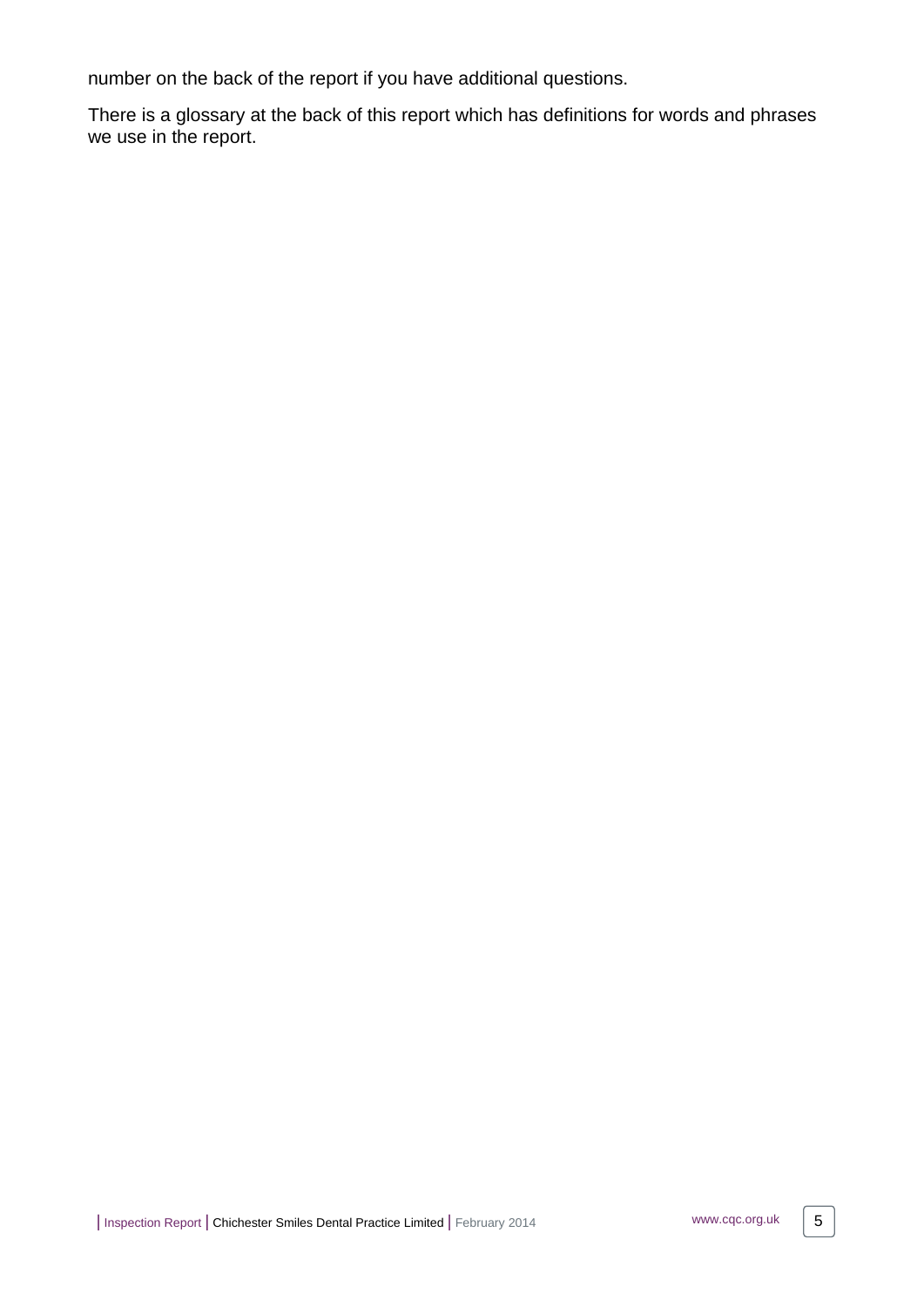# **Our judgements for each standard inspected**

<span id="page-5-0"></span>**Respecting and involving people who use services**  $\checkmark$  **Met this standard** 

**People should be treated with respect, involved in discussions about their care and treatment and able to influence how the service is run**

#### **Our judgement**

The provider was meeting this standard.

People's privacy, dignity and independence were respected.

People's views and experiences were taken into account in the way the service was provided and delivered in relation to their care.

#### **Reasons for our judgement**

Patients who use the service were given appropriate information and support regarding their care or treatment. All of the patients we spoke with told us that costs of treatments had always been discussed and written down along with the treatment plan for them to take home.

One patient said, "I have had loads of treatments there. They always give you options and tell you how much each thing will cost you. Its up to you to make a choice".

We saw that the costs of private dental charges and NHS bandings were displayed in the reception area.

We saw five records which contained treatment plans. These plans included the dental work that was required and the cost of this treatment where this was relevant. One of the patients we spoke with paid for their treatment as it was required. They told us that they were always made aware of the cost of their treatment prior to it taking place. Patients we spoke to told us that they were given a copy of their treatment plan to take home and consider before they had treatment. The treatment plans that we looked at were detailed and clearly broke down treatment costs in a way that patients would understand.

We were shown records that demonstrated that patients were given time to consider their treatment plan before returning for treatment. The practice manager told us that they sometimes gave patients more than one option in terms of cost and outcome and allowed them time to consider this. This meant that patients were able to make informed choices about the costs involved in their treatment. The dentist said, "We use language that patients will understand. We use models to explain treatments along with pictures and leaflets. If patients are still struggling with their understanding we have animations on our computers which help people to understand".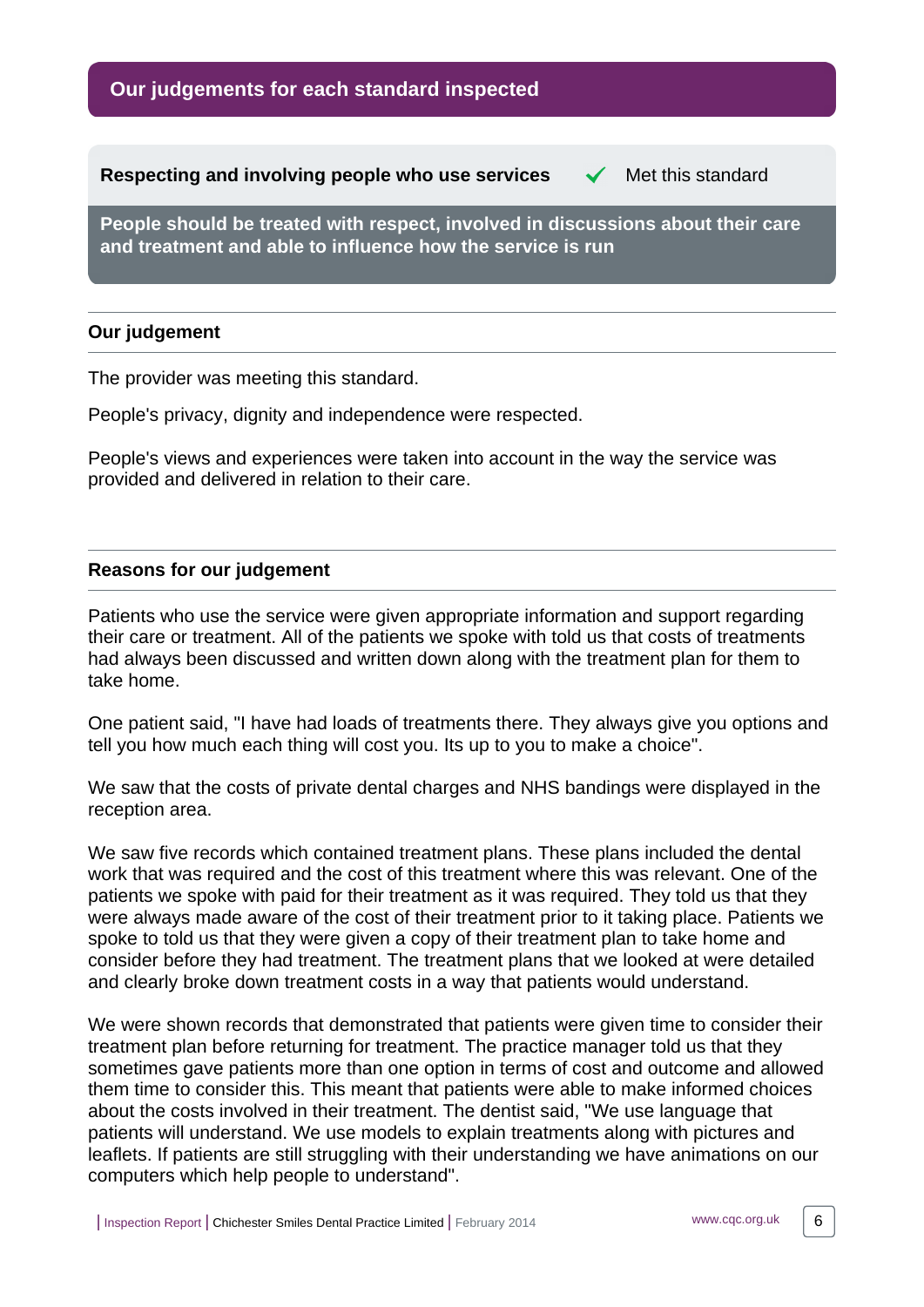Patients expressed their views and were involved in making decisions about their care and treatment. The patients that we spoke with told us that they felt involved in making decisions about their treatment. We saw in patient's records that their wishes had been recorded and acted upon. The practice also had leaflets in the waiting area, and in each of the three treatment rooms which described the different dental treatments available.

Patients were all complimentary about the way that staff treated them. One person said, "The staff are lovely". Another said, "They are always polite, they are very pleasant."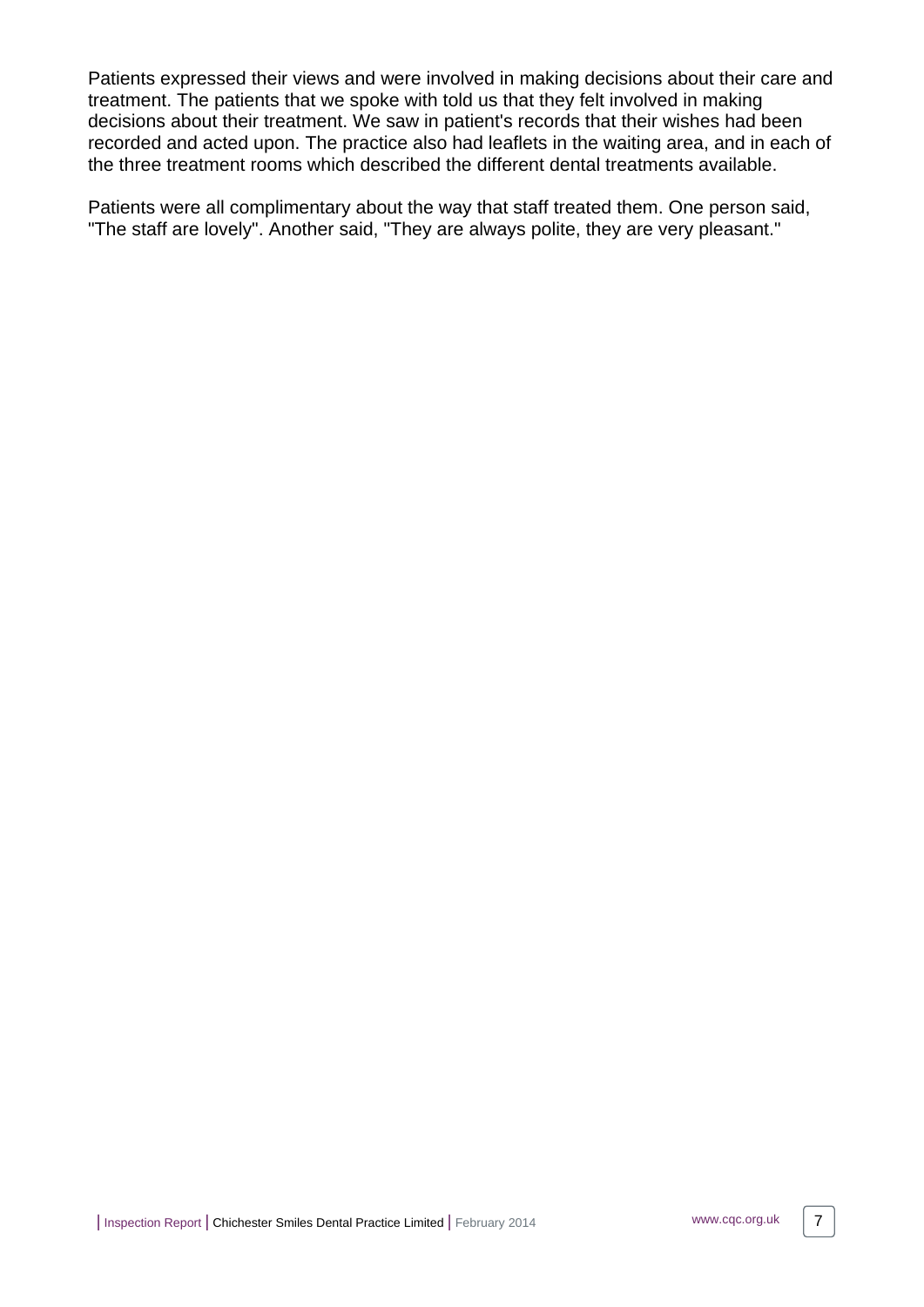

<span id="page-7-0"></span>**People should get safe and appropriate care that meets their needs and supports their rights**

### **Our judgement**

The provider was meeting this standard.

People experienced care, treatment and support that met their needs and protected their rights.

#### **Reasons for our judgement**

Care and treatment was planned and delivered in a way that ensured patient's safety and welfare. We viewed five patient records and saw that consent had been obtained prior to treatment. Records were held electronically and on paper and included information discussed with the patient, a record of the findings from the examination and any treatment given.

We were told that patients were asked to complete a medical history form when they registered at the practice; and that the dentist checked at each appointment to ensure that a person's medical history had not altered. All of the records that we looked at included a copy of people's medical history. All of the records had medical history checks recorded at each visit. One patient told us, "They check my medications at each visit to see if anything has changed".

There were arrangements in place to deal with foreseeable emergencies. We saw evidence that staff had completed training in medical emergencies and cardio-pulmonary resuscitation (the first treatment for a person who has collapsed and has no pulse and has stopped breathing). The training for all staff was completed in July 2013. This training had been completed annually in line with the provider's policy. The practice held an automated external defibrillator (AED). An AED is a portable device that checks the heart rhythm. If needed, it can send an electric shock to the heart to try to restore a normal rhythm. We saw that all staff had completed AED training.

The practice had procedures and policies in place which related to emergency situations. These had been displayed in each of the four treatment rooms to remind staff of their role in an emergency situation. Equipment to be used in emergency and emergency drugs were stored at the practice. We saw evidence that this equipment and the drugs were regularly checked by staff.

We spoke with a dental nurse on duty during our visit; they were able to describe their role in an emergency situation. They also confirmed with us that they had recently attended emergency first aid and life support training.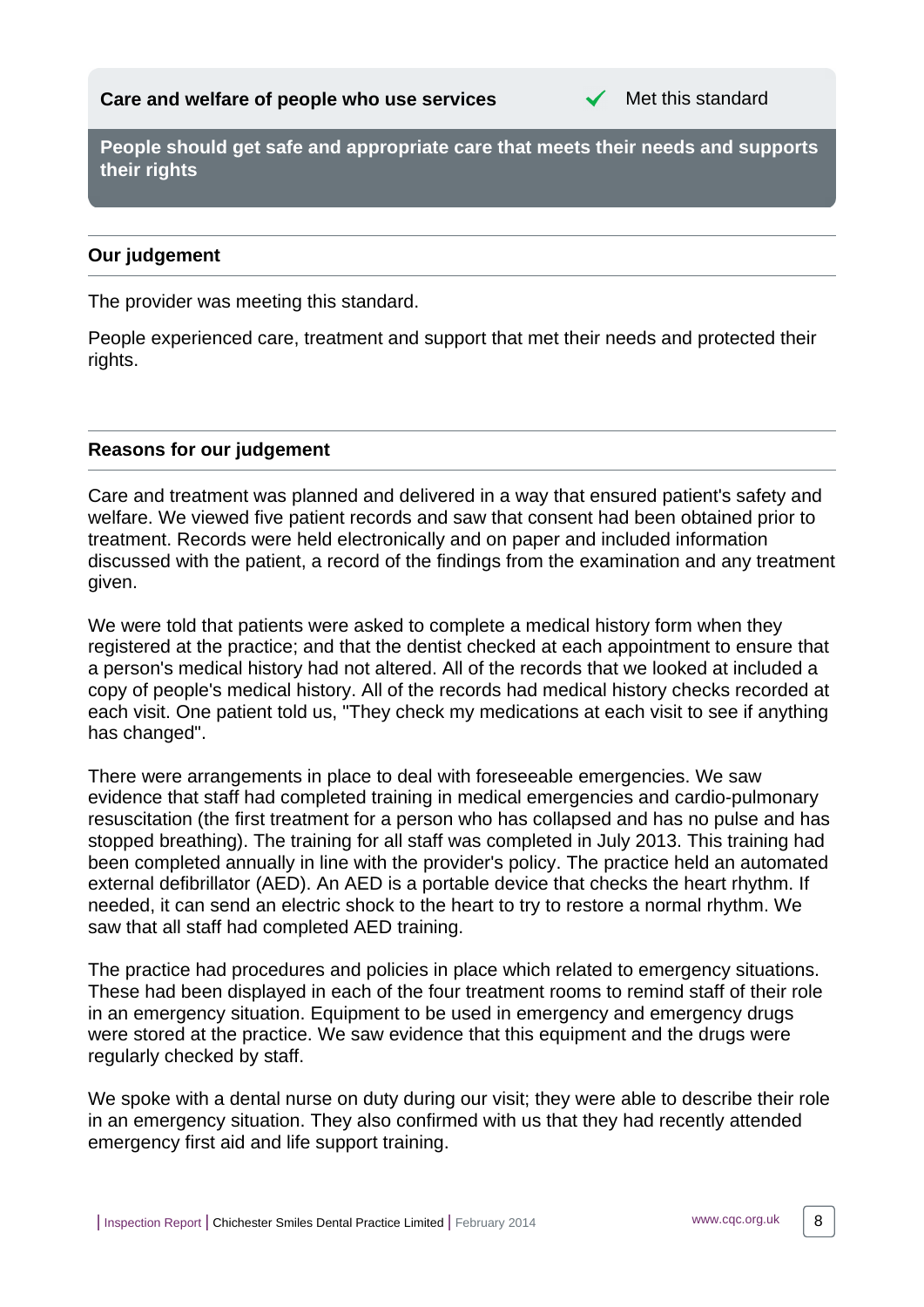<span id="page-8-0"></span>**People should be protected from abuse and staff should respect their human rights**

#### **Our judgement**

The provider was meeting this standard.

People who use the service were protected from the risk of abuse, because the provider had taken reasonable steps to identify the possibility of abuse and prevent abuse from happening.

#### **Reasons for our judgement**

Patients who use the service were protected from the risk of abuse, because the provider had taken reasonable steps to identify the possibility of abuse and prevent abuse from happening.

We saw records that confirmed all staff had attended child protection training and adult safeguarding training every two years. This training had been delivered in line with the provider's policy.

The practice had a safeguarding policy and procedures for adults. This had instructions that worked in conjunction with West Sussex adult services safeguarding procedures. The practice also had a child protection policy that included a flowchart which outlined to staff the actions they should take if they suspected that a child was at risk of abuse. This meant people could be sure that any decisions were made in their best interests and were reviewed in line with appropriate guidelines.

The practice had a display for staff in the staff room which included the policies and procedures for child protection and adult safeguarding. The display included flow charts showing staff how they should respond if they suspected that either a child or vulnerable adult were at risk of abuse. We were shown minutes from monthly staff meetings which showed that child protection and adult safeguarding were discussed during these meetings.

We discussed identifying and reporting abuse with a dental nurse during our inspection. We found that they had a good understanding of what constituted abuse and their responsibilities with regard to the provider's safeguarding procedures.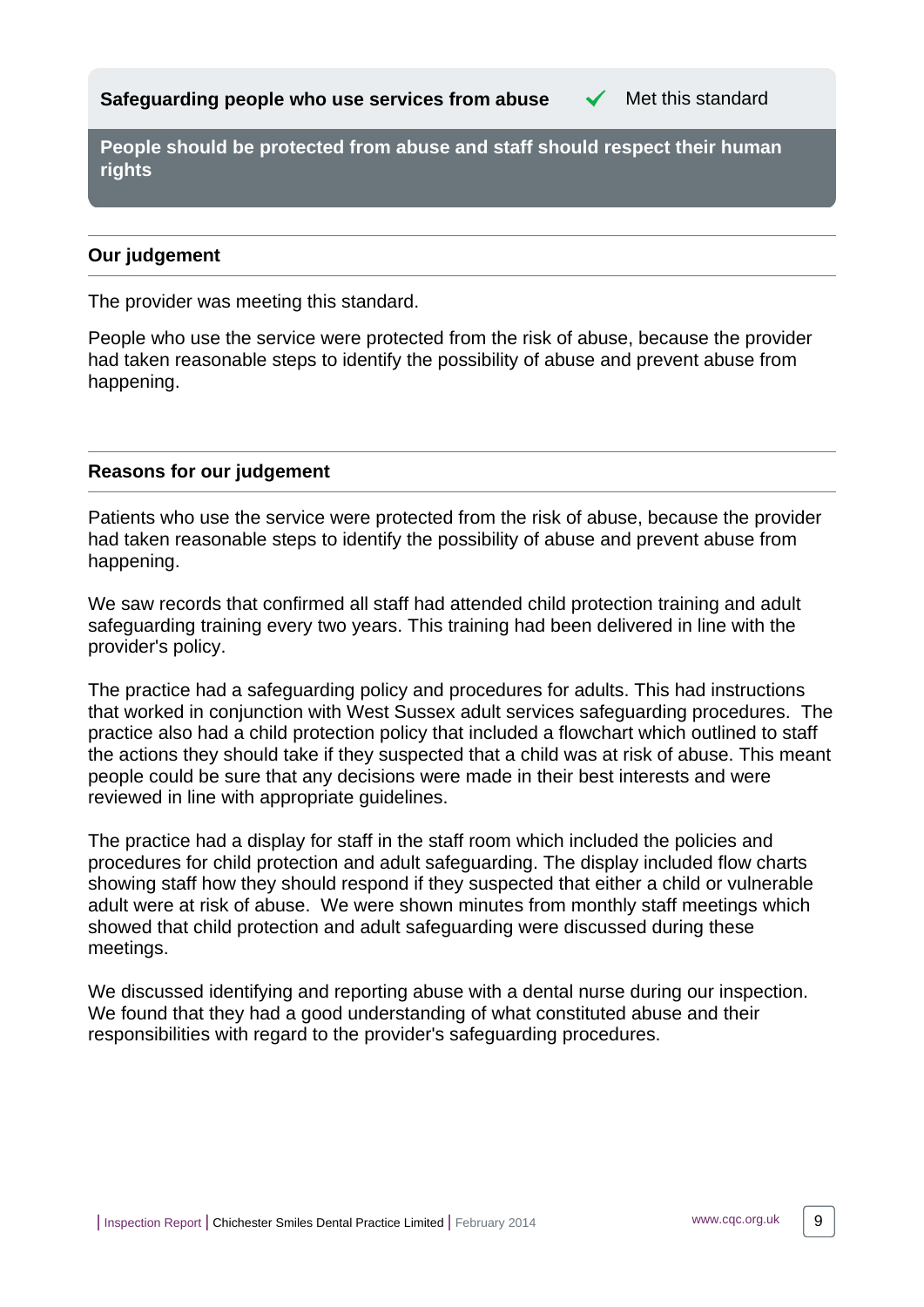# <span id="page-9-0"></span>**Cleanliness and infection control** Met this standard



**People should be cared for in a clean environment and protected from the risk of infection**

#### **Our judgement**

The provider was meeting this standard.

People were protected from the risk of infection because appropriate guidance had been followed.

People were cared for in a clean, hygienic environment.

#### **Reasons for our judgement**

There were effective systems in place to reduce the risk and spread of infection.

The practice had a comprehensive infection control policy. Staff we spoke with demonstrated a good understanding of infection control and decontamination procedures.

We saw evidence that all staff had trained in infection control and decontamination annually. This training had been completed in line with the provider's policy.

We observed that the treatment rooms had a good supply of personal protective equipment (PPE) such as gloves, aprons and face masks. We observed the dental nurse using then discarding PPE correctly. All of the patients we spoke to told us that the dentist and dental nurse used PPE during their treatments. They also told us that they had observed the dentist and dental nurse washing their hands before and after their treatment.

We were told that the dental nurse was responsible for cleaning the treatment room between patients. We were shown cleaning schedules and checklists that showed us that the practice was meeting with standards of cleanliness. The dental nurse was able to describe to us the flow of dirty to clean equipment and the processes in place to ensure that the practice met with current guidelines, and practice policies.

We were shown the practice autoclave log and saw that this had been completed correctly and showed evidence that the autoclave was being tested regularly. This meant that the practice could be assured that the equipment was operating correctly and that the instruments that they were using had been decontaminated.

An audit of the decontamination processes had been conducted in January 2014. We were shown evidence that this audit was completed every six months and was displayed for staff to read. We saw that this had been completed in line with the department of health guidance (The Health Technical Memorandum 01-05: Decontamination in primary care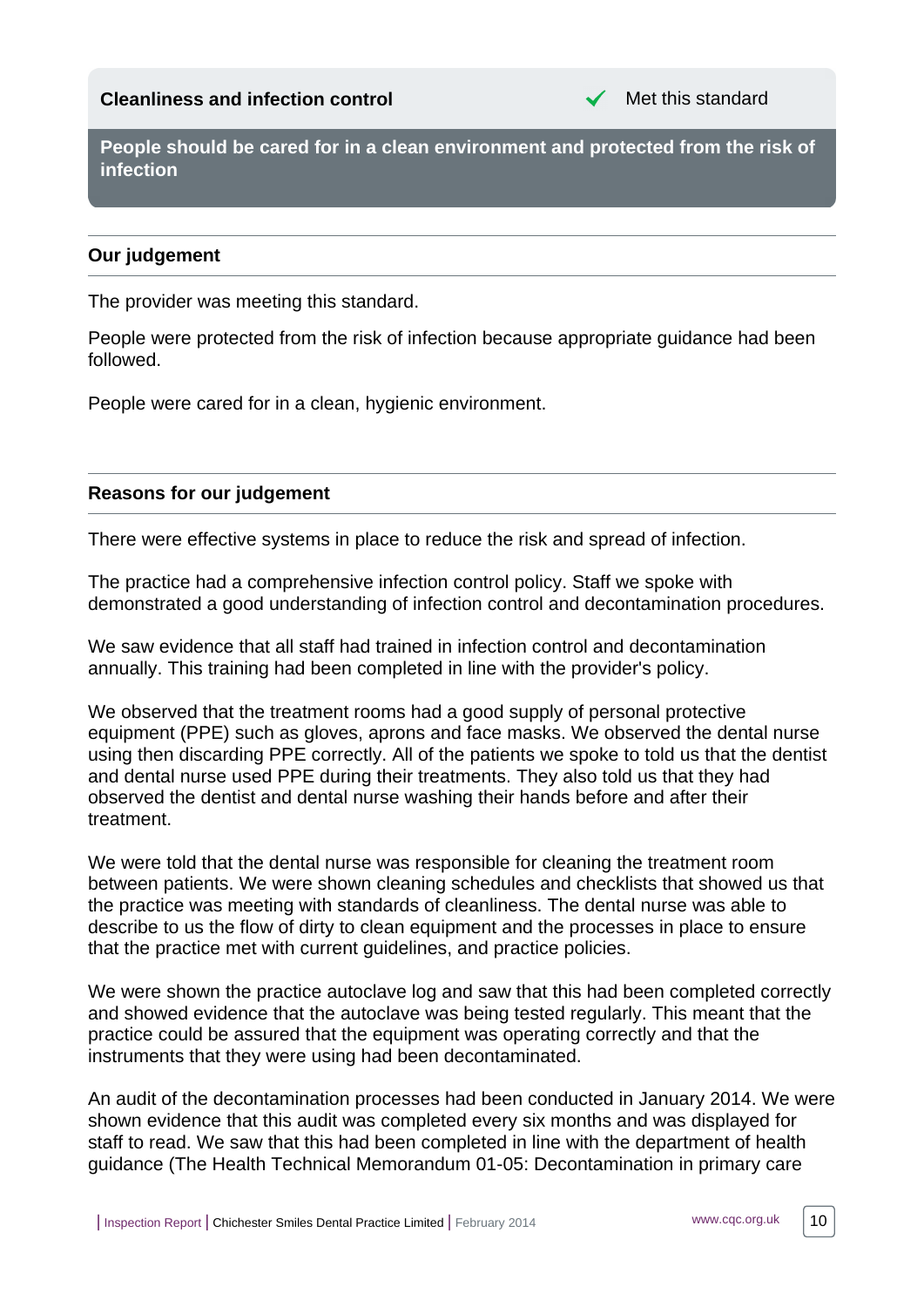dental practices). During this audit the cleanliness of the surgery and the decontamination process was examined. The audit that we looked at showed that the practice was able to meet the required standards in infection prevention and decontamination processes.

We saw that clinical bins were not overfilled and were being emptied regularly. Clinical waste was safely disposed of to reduce the risk of pollution to the environment and the general public. Sharps bins for used needles and other sharp implements were available. Clinical waste was segregated and stored in a locked bin prior to collection by a contractor.

All of the patients that we spoke with told us that they felt that the practice was always clean when they visited. One said, "I was a nurse so I always look out for the surgeries cleanliness. I have never seen anything that worries me".

On the day we visited we saw that the practice was clean and free from odour. Staff were aware of their responsibilities and infection control was taken seriously.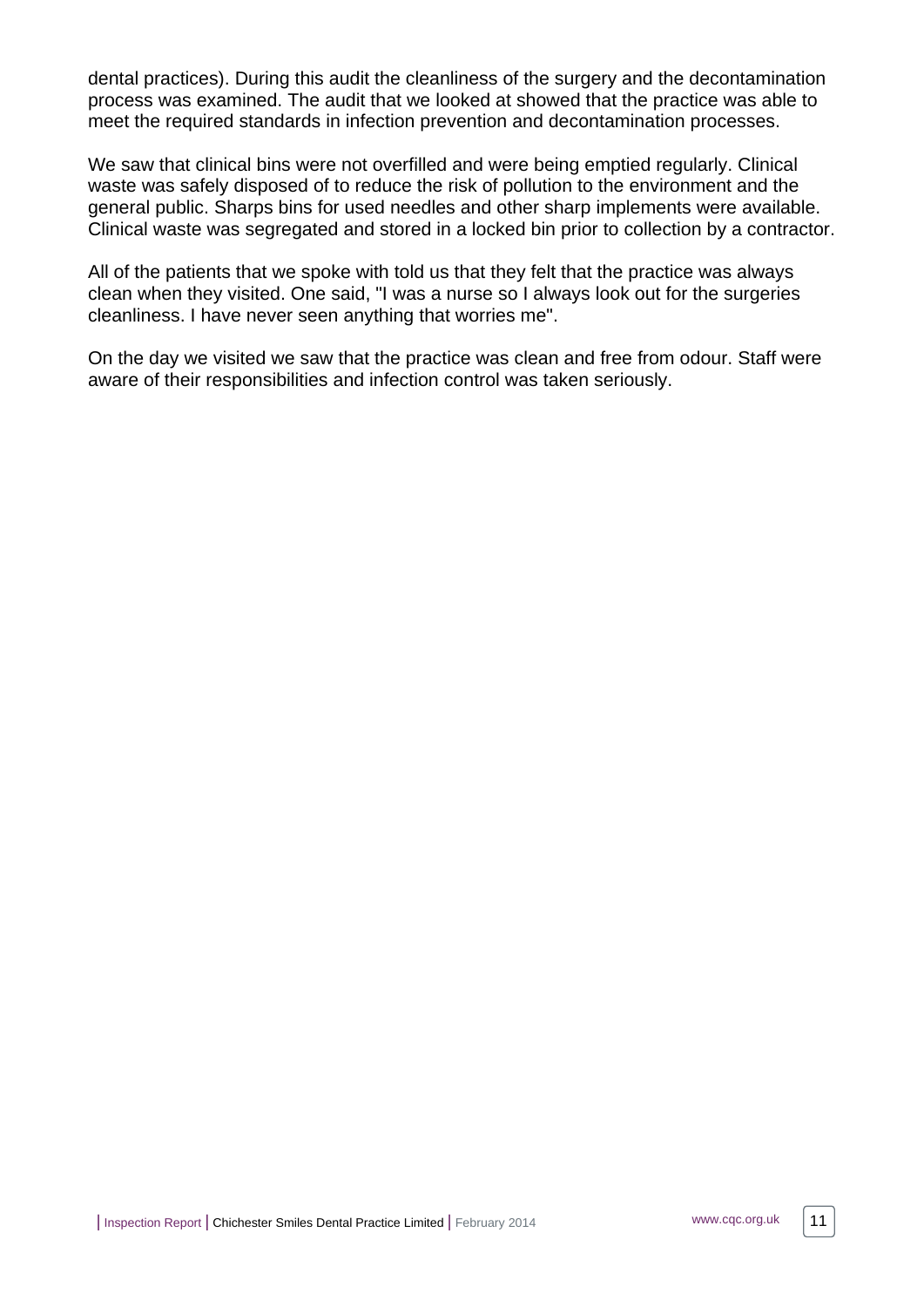<span id="page-11-0"></span>**Assessing and monitoring the quality of service provision**



**The service should have quality checking systems to manage risks and assure the health, welfare and safety of people who receive care**

#### **Our judgement**

The provider was meeting this standard.

The provider had an effective system to regularly assess and monitor the quality of service that people receive.

#### **Reasons for our judgement**

People who use the service, their representatives and staff were asked for their views about their care and treatment and they were acted on. We were shown the 2013 patient surveys. The practice employed an external company to analyse their surveys. Surveys had been given to patients by reception staff who encouraged them to complete them. The results were analysed and returned to the practice with recommendations for improvements. The practice manager then created an action plan to resolve any issues that had been raised. The practice also encouraged patients to share their views by posting their comments into a box in the main reception. The practice manager kept a log of these comments and any necessary changes to the service. For example, the practice had reviewed the magazines available in the waiting areas as a direct result of patients' feedback.

The manager showed us audit tools used to monitor service provision and outcomes for people. These included audits of infection control, patient records, and radiology. Where necessary these audits included actions plans which stated what the service needed to do to improve.

The provider took account of complaints and comments to improve the service. All of the people that we spoke with told us that they felt that their comments would be listened to and acted upon if needed. Patients told us that they would speak to the manager of the service or the dentist if they had concerns. For example, one person told us, "I have never had a complaint, but I would ask to speak to the manager or dentist if I had a problem". We saw that the practice complaints procedure was displayed in both waiting areas. We were shown the complaints received by the practice in the past year. We looked at two complaints and saw that they had been dealt with in line with the practice policy. The practice manager talked us through the complaints procedure and the paperwork used to complete the complaints process. The practice manager demonstrated a good understanding of the complaints procedure.

There was evidence that learning from incidents and investigations took place and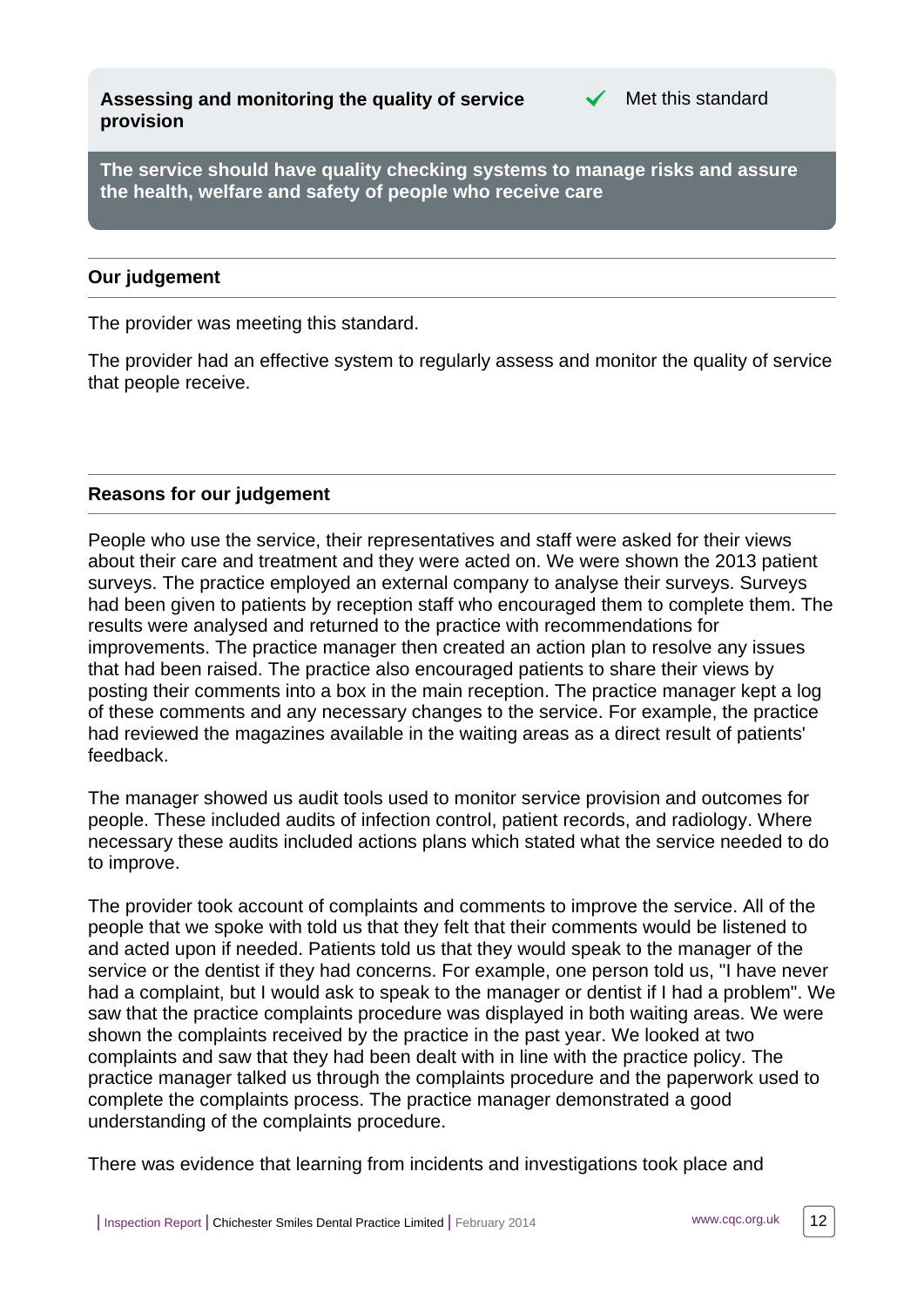appropriate changes were implemented. The practice had a policy in place for reporting accidents incidents and significant events. We were told that staff recorded any incident in a book and that the manager and dentist would then be responsible for ensuring any necessary action was taken. We looked at recent incidents that had been logged and saw that they had been dealt with correctly.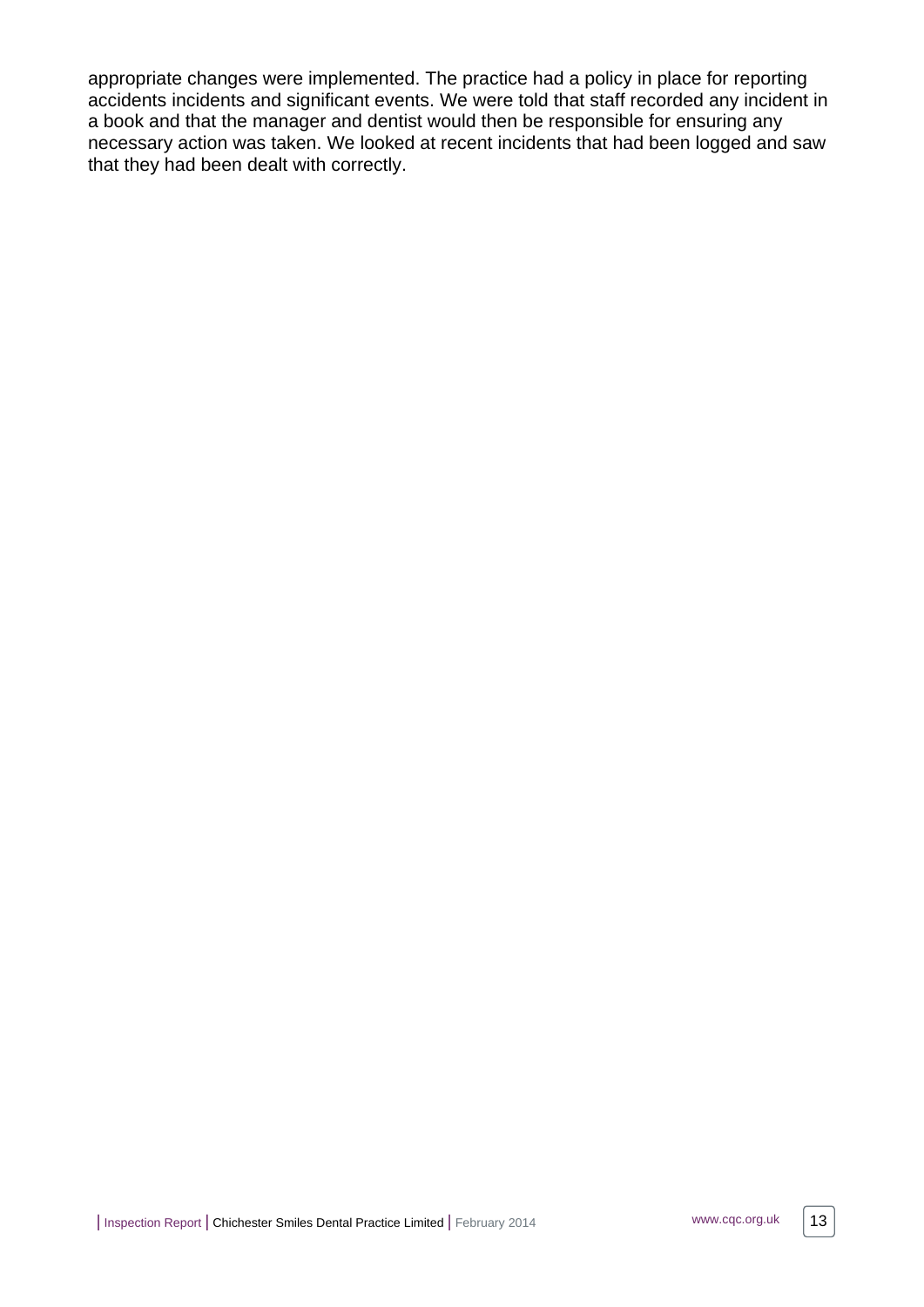## <span id="page-13-0"></span>**About CQC inspections**

We are the regulator of health and social care in England.

All providers of regulated health and social care services have a legal responsibility to make sure they are meeting essential standards of quality and safety. These are the standards everyone should be able to expect when they receive care.

The essential standards are described in the Health and Social Care Act 2008 (Regulated Activities) Regulations 2010 and the Care Quality Commission (Registration) Regulations 2009. We regulate against these standards, which we sometimes describe as "government standards".

We carry out unannounced inspections of all care homes, acute hospitals and domiciliary care services in England at least once a year to judge whether or not the essential standards are being met. We carry out inspections of other services less often. All of our inspections are unannounced unless there is a good reason to let the provider know we are coming.

There are 16 essential standards that relate most directly to the quality and safety of care and these are grouped into five key areas. When we inspect we could check all or part of any of the 16 standards at any time depending on the individual circumstances of the service. Because of this we often check different standards at different times.

When we inspect, we always visit and we do things like observe how people are cared for, and we talk to people who use the service, to their carers and to staff. We also review information we have gathered about the provider, check the service's records and check whether the right systems and processes are in place.

We focus on whether or not the provider is meeting the standards and we are guided by whether people are experiencing the outcomes they should be able to expect when the standards are being met. By outcomes we mean the impact care has on the health, safety and welfare of people who use the service, and the experience they have whilst receiving it.

Our inspectors judge if any action is required by the provider of the service to improve the standard of care being provided. Where providers are non-compliant with the regulations, we take enforcement action against them. If we require a service to take action, or if we take enforcement action, we re-inspect it before its next routine inspection was due. This could mean we re-inspect a service several times in one year. We also might decide to reinspect a service if new concerns emerge about it before the next routine inspection.

In between inspections we continually monitor information we have about providers. The information comes from the public, the provider, other organisations, and from care workers.

You can tell us about your experience of this provider on our website.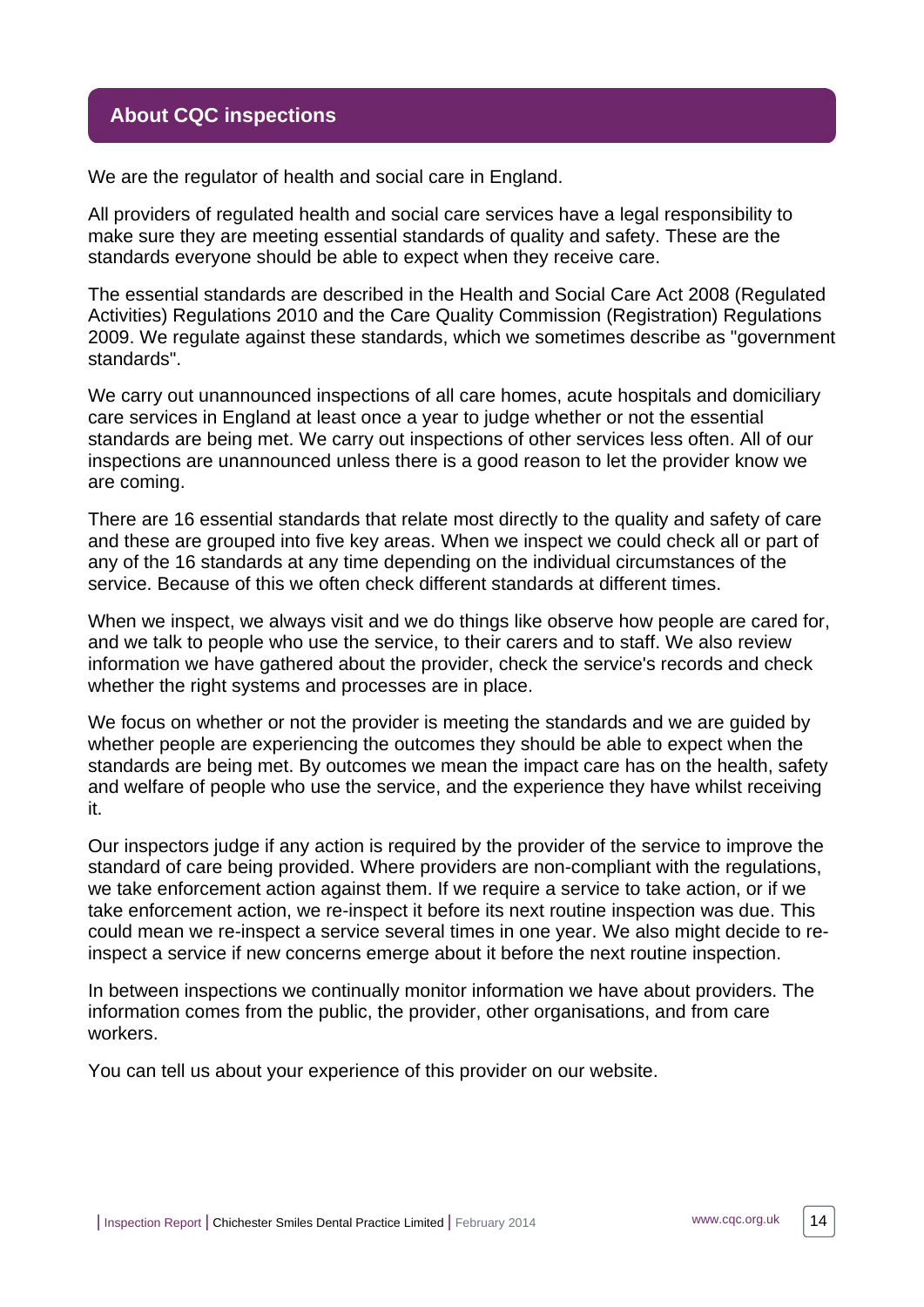# <span id="page-14-0"></span>**How we define our judgements**

The following pages show our findings and regulatory judgement for each essential standard or part of the standard that we inspected. Our judgements are based on the ongoing review and analysis of the information gathered by CQC about this provider and the evidence collected during this inspection.

We reach one of the following judgements for each essential standard inspected.

|   | <b>Met this standard</b>           | This means that the standard was being met in that the<br>provider was compliant with the regulation. If we find that<br>standards were met, we take no regulatory action but we<br>may make comments that may be useful to the provider and<br>to the public about minor improvements that could be made.                                                                                                                                                                                                                                                                                                                                                                                                                     |
|---|------------------------------------|--------------------------------------------------------------------------------------------------------------------------------------------------------------------------------------------------------------------------------------------------------------------------------------------------------------------------------------------------------------------------------------------------------------------------------------------------------------------------------------------------------------------------------------------------------------------------------------------------------------------------------------------------------------------------------------------------------------------------------|
|   |                                    |                                                                                                                                                                                                                                                                                                                                                                                                                                                                                                                                                                                                                                                                                                                                |
| Х | <b>Action needed</b>               | This means that the standard was not being met in that the<br>provider was non-compliant with the regulation.<br>We may have set a compliance action requiring the provider<br>to produce a report setting out how and by when changes<br>will be made to make sure they comply with the standard.<br>We monitor the implementation of action plans in these<br>reports and, if necessary, take further action.<br>We may have identified a breach of a regulation which is<br>more serious, and we will make sure action is taken. We will<br>report on this when it is complete.                                                                                                                                             |
|   |                                    |                                                                                                                                                                                                                                                                                                                                                                                                                                                                                                                                                                                                                                                                                                                                |
|   | <b>Enforcement</b><br>action taken | If the breach of the regulation was more serious, or there<br>have been several or continual breaches, we have a range of<br>actions we take using the criminal and/or civil procedures in<br>the Health and Social Care Act 2008 and relevant<br>regulations. These enforcement powers include issuing a<br>warning notice; restricting or suspending the services a<br>provider can offer, or the number of people it can care for;<br>issuing fines and formal cautions; in extreme cases,<br>cancelling a provider or managers registration or prosecuting<br>a manager or provider. These enforcement powers are set<br>out in law and mean that we can take swift, targeted action<br>where services are failing people. |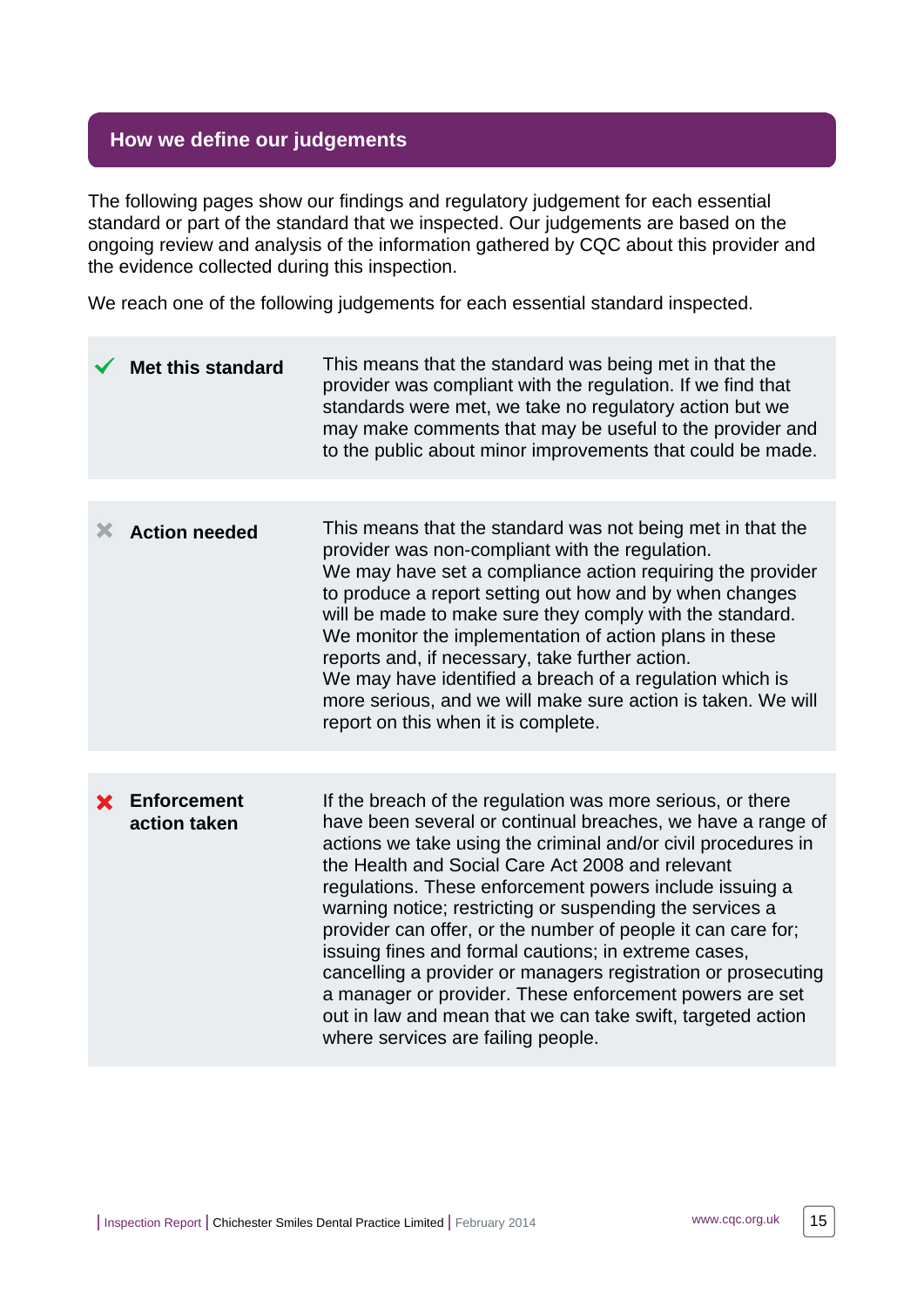# **How we define our judgements (continued)**

Where we find non-compliance with a regulation (or part of a regulation), we state which part of the regulation has been breached. Only where there is non compliance with one or more of Regulations 9-24 of the Regulated Activity Regulations, will our report include a judgement about the level of impact on people who use the service (and others, if appropriate to the regulation). This could be a minor, moderate or major impact.

**Minor impact -** people who use the service experienced poor care that had an impact on their health, safety or welfare or there was a risk of this happening. The impact was not significant and the matter could be managed or resolved quickly.

**Moderate impact -** people who use the service experienced poor care that had a significant effect on their health, safety or welfare or there was a risk of this happening. The matter may need to be resolved quickly.

**Major impact -** people who use the service experienced poor care that had a serious current or long term impact on their health, safety and welfare, or there was a risk of this happening. The matter needs to be resolved quickly

We decide the most appropriate action to take to ensure that the necessary changes are made. We always follow up to check whether action has been taken to meet the standards.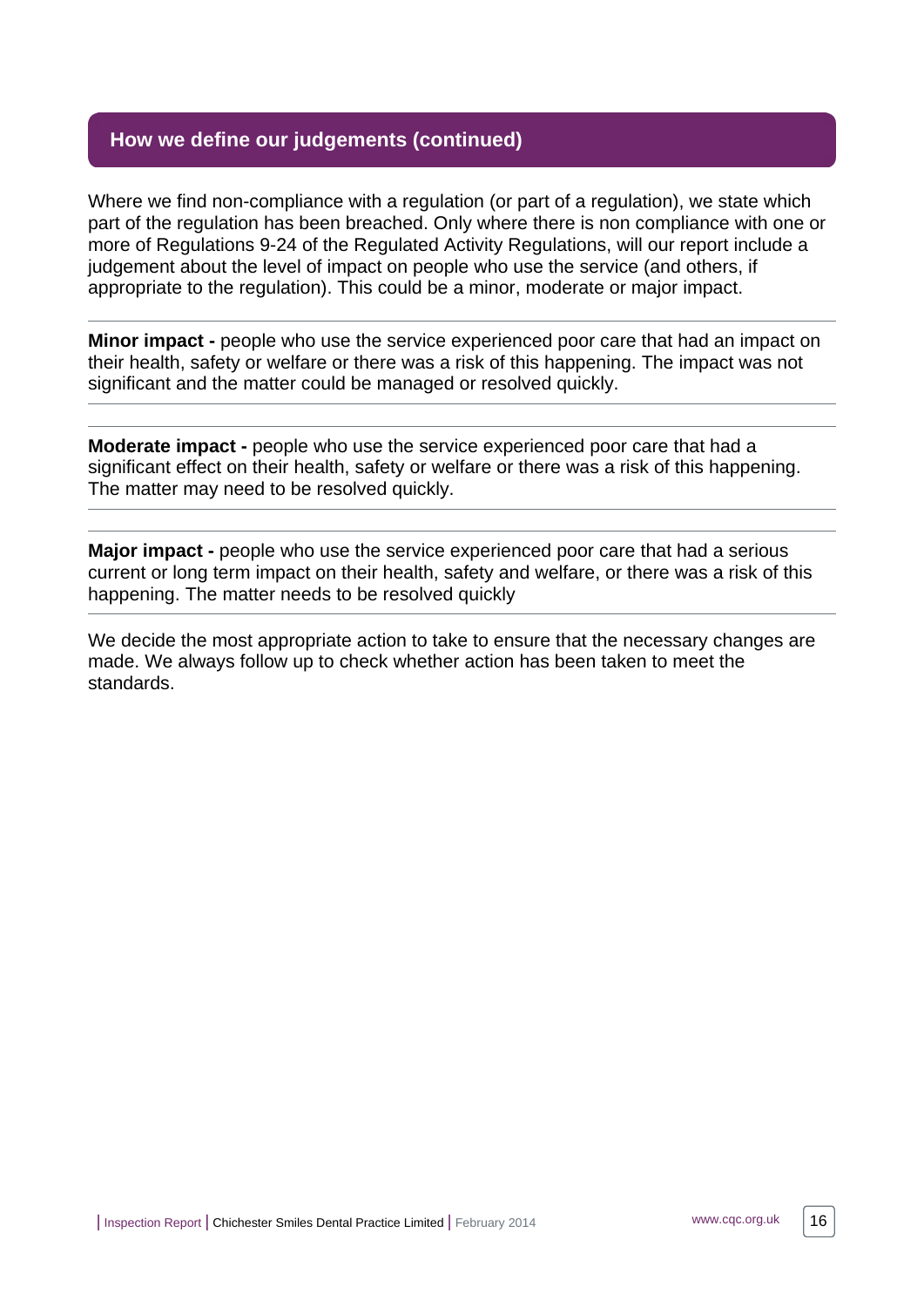# <span id="page-16-0"></span>**Glossary of terms we use in this report**

#### **Essential standard**

The essential standards of quality and safety are described in our Guidance about compliance: Essential standards of quality and safety. They consist of a significant number of the Health and Social Care Act 2008 (Regulated Activities) Regulations 2010 and the Care Quality Commission (Registration) Regulations 2009. These regulations describe the essential standards of quality and safety that people who use health and adult social care services have a right to expect. A full list of the standards can be found within the Guidance about compliance. The 16 essential standards are:

Respecting and involving people who use services - Outcome 1 (Regulation 17)

Consent to care and treatment - Outcome 2 (Regulation 18)

Care and welfare of people who use services - Outcome 4 (Regulation 9)

Meeting Nutritional Needs - Outcome 5 (Regulation 14)

Cooperating with other providers - Outcome 6 (Regulation 24)

Safeguarding people who use services from abuse - Outcome 7 (Regulation 11)

Cleanliness and infection control - Outcome 8 (Regulation 12)

Management of medicines - Outcome 9 (Regulation 13)

Safety and suitability of premises - Outcome 10 (Regulation 15)

Safety, availability and suitability of equipment - Outcome 11 (Regulation 16)

Requirements relating to workers - Outcome 12 (Regulation 21)

Staffing - Outcome 13 (Regulation 22)

Supporting Staff - Outcome 14 (Regulation 23)

Assessing and monitoring the quality of service provision - Outcome 16 (Regulation 10)

Complaints - Outcome 17 (Regulation 19)

Records - Outcome 21 (Regulation 20)

#### **Regulated activity**

These are prescribed activities related to care and treatment that require registration with CQC. These are set out in legislation, and reflect the services provided.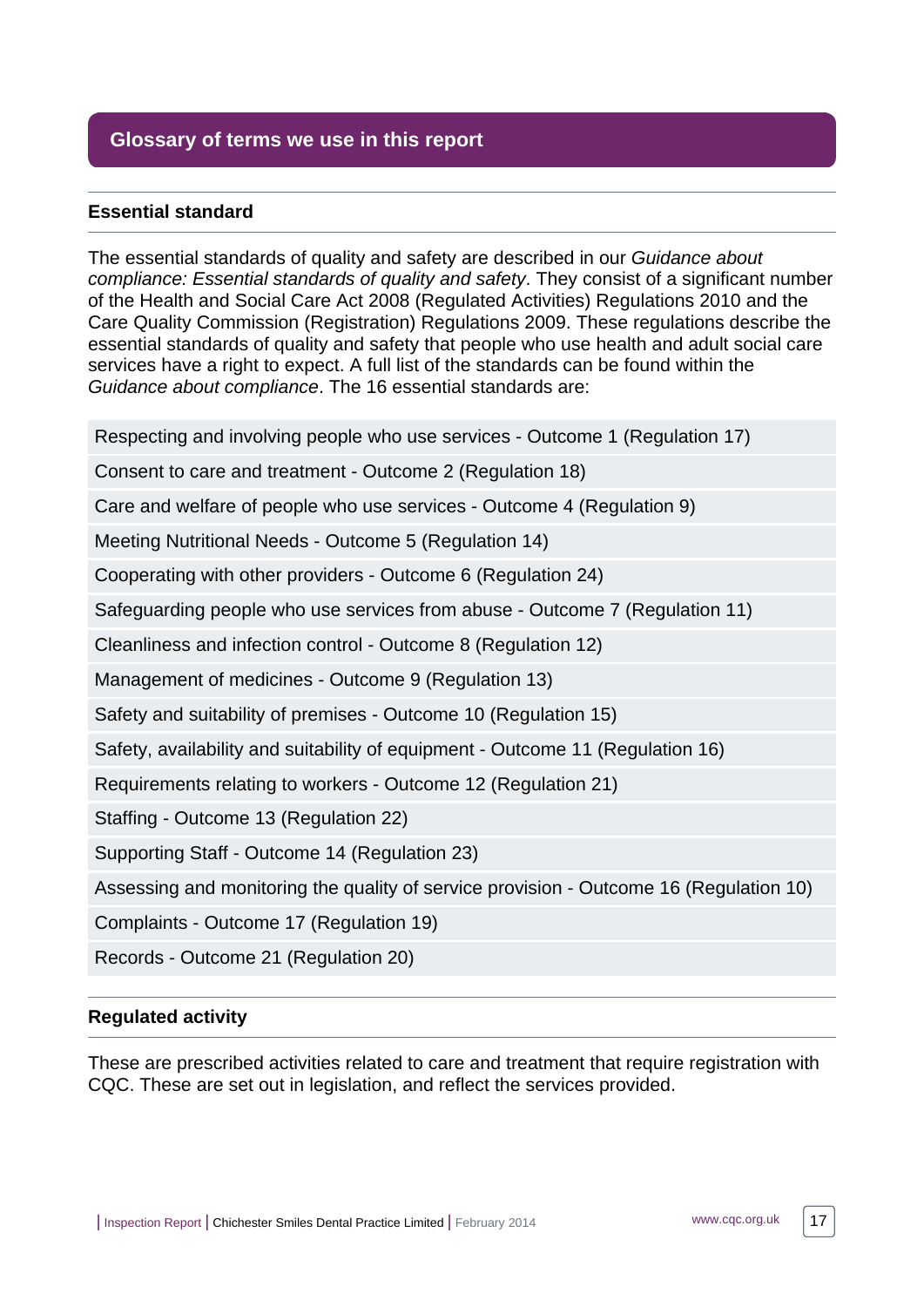# **Glossary of terms we use in this report (continued)**

#### **(Registered) Provider**

There are several legal terms relating to the providers of services. These include registered person, service provider and registered manager. The term 'provider' means anyone with a legal responsibility for ensuring that the requirements of the law are carried out. On our website we often refer to providers as a 'service'.

#### **Regulations**

We regulate against the Health and Social Care Act 2008 (Regulated Activities) Regulations 2010 and the Care Quality Commission (Registration) Regulations 2009.

#### **Responsive inspection**

This is carried out at any time in relation to identified concerns.

#### **Routine inspection**

This is planned and could occur at any time. We sometimes describe this as a scheduled inspection.

#### **Themed inspection**

This is targeted to look at specific standards, sectors or types of care.